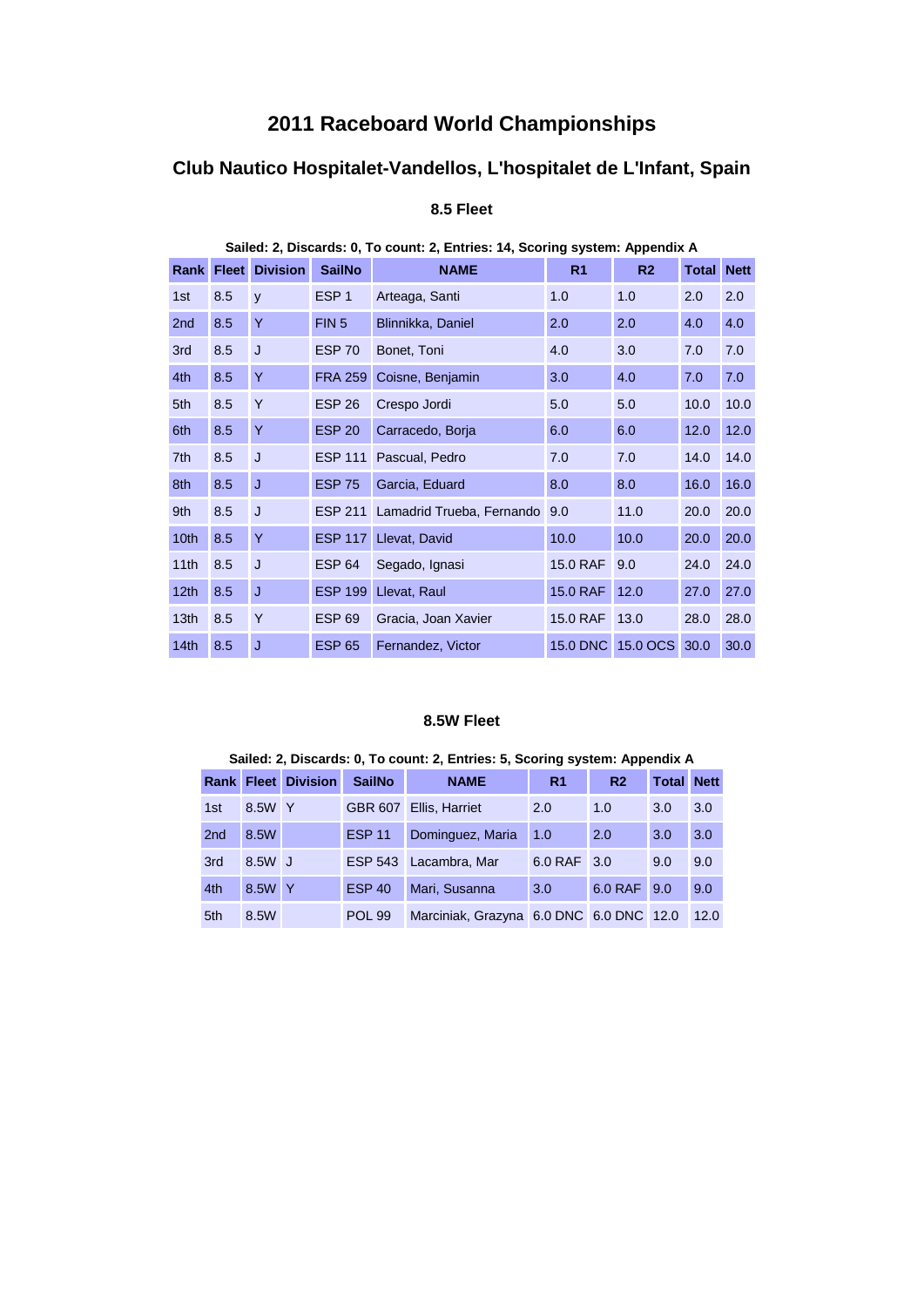### **9.5 Fleet**

|                  |     |                            |                  | v vvana sjenarvo, vvj            |          |      |       |             |
|------------------|-----|----------------------------|------------------|----------------------------------|----------|------|-------|-------------|
|                  |     | <b>Rank Fleet Division</b> | <b>SailNo</b>    | <b>NAME</b>                      | R1       | R2   | Total | <b>Nett</b> |
| 1st              | 9.5 |                            | ESP <sub>9</sub> | Manchon, Curro                   | 1.0      | 1.0  | 2.0   | 2.0         |
| 2nd              | 9.5 | M                          | SVK <sub>1</sub> | Pollak, Patrik                   | 2.0      | 2.0  | 4.0   | 4.0         |
| 3rd              | 9.5 |                            | <b>ESP 66</b>    | Colomar, Toni                    | 3.0      | 4.0  | 7.0   | 7.0         |
| 4th              | 9.5 | M                          | <b>JPN 15</b>    | Kazumasa, Sugiura                | 5.0      | 5.0  | 10.0  | 10.0        |
| 5th              | 9.5 |                            | <b>GBR 720</b>   | White, John                      | 4.0      | 8.0  | 12.0  | 12.0        |
| 6th              | 9.5 | <b>GM</b>                  | FIN <sub>6</sub> | Blinnikka, Juha                  | 7.0      | 6.0  | 13.0  | 13.0        |
| 7th              | 9.5 |                            | <b>FRA 89</b>    | Dehouve, Sylvain                 | 6.0      | 7.0  | 13.0  | 13.0        |
| 8th              | 9.5 | M                          | <b>GBR 365</b>   | Kay, Mark                        | 8.0      | 10.0 | 18.0  | 18.0        |
| 9th              | 9.5 | GM                         | <b>ESP 951</b>   | Lamadrid Rodriguez, Fernando 9.0 |          | 11.0 | 20.0  | 20.0        |
| 10th             | 9.5 | M                          | ESP <sub>4</sub> | Giribet, Gonzalo                 | 10.0     | 13.0 | 23.0  | 23.0        |
| 11th             | 9.5 | GM                         | GBR <sub>0</sub> | Gibson, Christopher              | 12.0     | 14.0 | 26.0  | 26.0        |
| 12th             | 9.5 |                            | <b>CZE 110</b>   | Kamensky, Radim                  | 11.0     | 17.0 | 28.0  | 28.0        |
| 13 <sub>th</sub> | 9.5 | М                          | <b>POR 73</b>    | Moura, Pedro                     | 14.0     | 16.0 | 30.0  | 30.0        |
| 14th             | 9.5 | V                          | <b>GER 201</b>   | Homrighausen, Heiner             | 17.0     | 15.0 | 32.0  | 32.0        |
| 15th             | 9.5 |                            | <b>FRA 45</b>    | Watier, Timothee                 | 13.0     | 23.0 | 36.0  | 36.0        |
| 16th             | 9.5 | $\sf V$                    | <b>FIN 50</b>    | Mannisto, Kai                    | 20.0     | 18.0 | 38.0  | 38.0        |
| 17th             | 9.5 | M                          | <b>ESP 54</b>    | Pascual, Alberto                 | 18.0     | 21.0 | 39.0  | 39.0        |
| 18th             | 9.5 |                            | <b>POL 236</b>   | Chalupczak, Adam                 | 15.0     | 25.0 | 40.0  | 40.0        |
| 19 <sub>th</sub> | 9.5 | <b>GM</b>                  | <b>GER 475</b>   | Kowollik, Christian              | 22.0     | 20.0 | 42.0  | 42.0        |
| 20th             | 9.5 |                            | <b>GER 933</b>   | Grundmann, Fabian                | 16.0     | 29.0 | 45.0  | 45.0        |
| 21st             | 9.5 | M                          | <b>ARG 355</b>   | Consorte, Fernando               | 21.0     | 24.0 | 45.0  | 45.0        |
| 22nd             | 9.5 | M                          | <b>CZE 113</b>   | Kamensky, Pavel                  | 23.0     | 22.0 | 45.0  | 45.0        |
| 23rd             | 9.5 | V                          | <b>POL 125</b>   | Frydrychowicz, Pawel             | 19.0     | 30.0 | 49.0  | 49.0        |
| 24th             | 9.5 |                            | <b>ARG 317</b>   | Azzoni, Marcelo                  | 26.0     | 26.0 | 52.0  | 52.0        |
| 25th             | 9.5 |                            | <b>ESP 47</b>    | Mayans, Juan                     | 51.0 DNC | 3.0  | 54.0  | 54.0        |
| 26th             | 9.5 | <b>GM</b>                  | <b>AUS 368</b>   | Reynolds, Richard                | 24.0     | 31.0 | 55.0  | 55.0        |
| 27th             | 9.5 |                            | <b>ARG 314</b>   | De Carolis, Javier               | 27.0     | 28.0 | 55.0  | 55.0        |
| 28th             | 9.5 |                            | <b>ARG 371</b>   | Gonzalez, Sebastian              | 25.0     | 32.0 | 57.0  | 57.0        |
| 29th             | 9.5 | M                          | <b>ESP 36</b>    | Buchau, Alex                     | 51.0 DNC | 9.0  | 60.0  | 60.0        |
| 30th             | 9.5 |                            | <b>ESP 711</b>   | Soriano Torres                   | 34.0     | 27.0 | 61.0  | 61.0        |
| 31st             | 9.5 | <b>GM</b>                  | <b>ARG 373</b>   | Barquero, Juan                   | 28.0     | 34.0 | 62.0  | 62.0        |
| 32nd             | 9.5 |                            | <b>FRA 619</b>   | Ghio, Jean Jacques               | 29.0     | 33.0 | 62.0  | 62.0        |
| 33rd             | 9.5 | <b>GM</b>                  | <b>FRA 58</b>    | Loup, Franck                     | 51.0 DSQ | 12.0 | 63.0  | 63.0        |
| 34th             | 9.5 | <b>GM</b>                  | <b>AUS 909</b>   | Macinnes, Greg                   | 31.0     | 36.0 | 67.0  | 67.0        |
| 35th             | 9.5 | M                          | <b>AUS 456</b>   | Coleman Pat                      | 32.0     | 35.0 | 67.0  | 67.0        |
| 36th             | 9.5 | <b>GM</b>                  | <b>FRA 171</b>   | Jean, Asia                       | 51.0 RAF | 19.0 | 70.0  | 70.0        |
| 37th             | 9.5 |                            | <b>ESP 88</b>    | Gouash, Manuel                   | 35.0     | 37.0 | 72.0  | 72.0        |

#### **Sailed: 2, Discards: 0, To count: 2, Entries: 50, Scoring system: Appendix A**